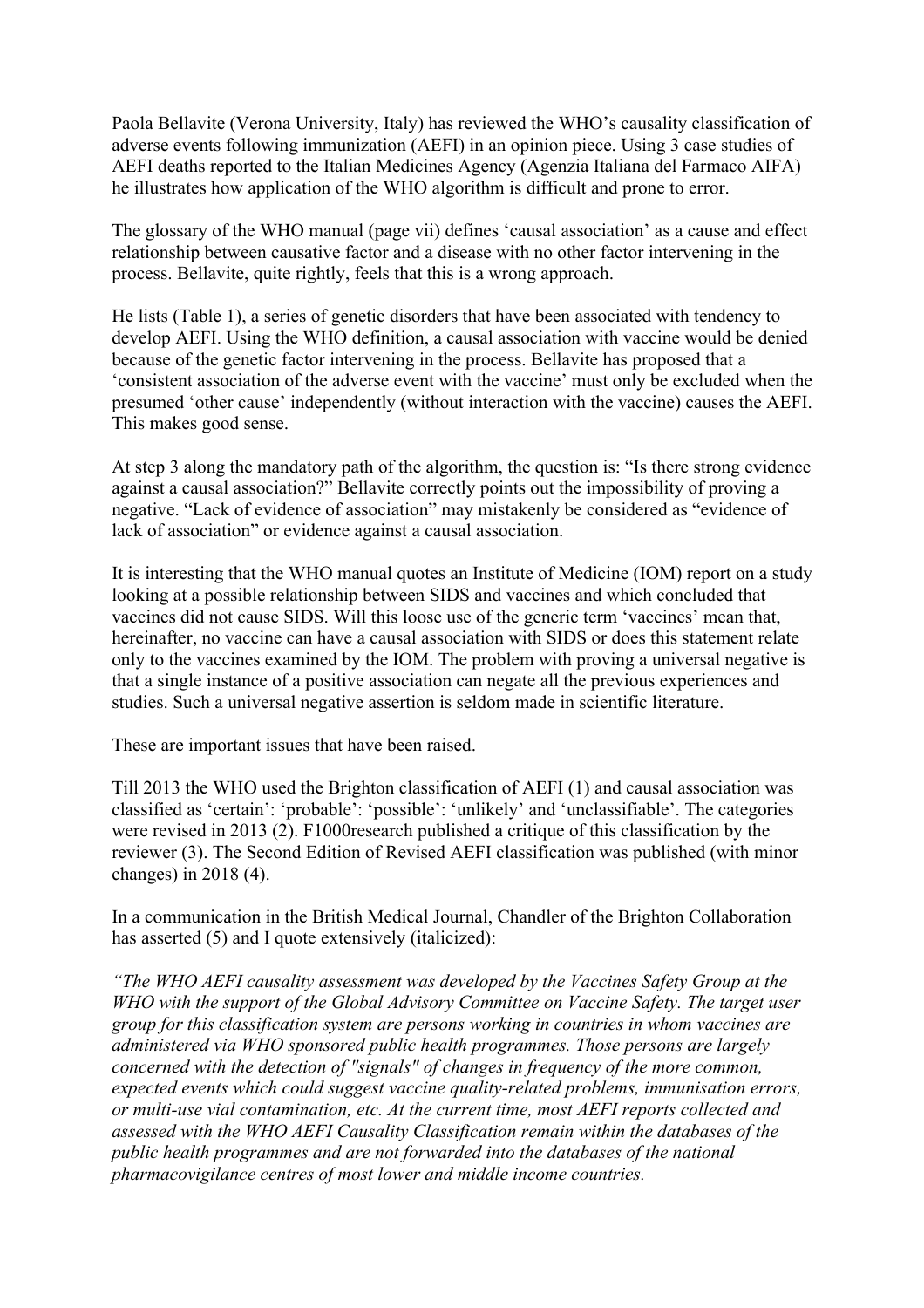*In contrast, more general guidance for causality assessment, such as the WHO-UMC causality criteria and the Naranjo algorithm, were developed by various groups working within the greater field of pharmacovigilance. The target user groups for these classification systems are those persons working within national pharmacovigilance centres, usually working within or collaboratively with national regulatory centres, and responsible for postmarketing safety surveillance of both drugs and vaccines used within their countries. Within such centres adverse event reports for drugs and vaccines are often maintained within a single database (one notable exception being the USA), and causality assessment is approached in a similar way for all products. Detection of "signals" within the database can be conducted qualitatively (on a "case-by-case" basis) and/or quantitatively (via statistical screening ). Higher income countries which do not rely upon implementation of vaccine administration through WHO public health programmes will handle reports of AEFI through these national pharmacovigilance centres.*

*Furthermore, it is worth noting that most reports of AEFI contained with Vigibase, the database of individual case safety reports for the WHO Programme of International Drug Monitoring, are from countries who channel reports of AEFI through their national pharmacovigilance system, and therefore most reports within the global database have not been subject to WHO AEFI causality assessment.*

*Taking the specific example of narcolepsy, reports of this condition in association with Pandemrix, an H1N1 pandemic vaccine, were initially received into the national pharmacovigilance centres of Sweden and Finland, and therefore they were not subject to causality assessment by the WHO AEFI classification system. This signal was detected, in fact, because these clusters of reports in young children were "unexpected" , by both the reporting physicians (based upon their clinical practice) and by the regulators (based upon the expected reporting patterns within their national databases of suspected adverse drug reactions).*

*The current system referred to as "robust" within this analysis therefore refers to practice of vaccine pharmacovigilance by national pharmacovigilance/regulatory centres, not that of national immunisation centres routinely utilising the WHO-AEFI causality classification system."*

It seems from this that the WHO causality assessment is meant for poor and developing countries and most reports within the global database for pharmacovigilance have not been subject to WHO AEFI causality assessment. it is interesting that the cases cited by Bellavite, the AEFI deaths reported to the Italian Medicines Agency were subjected to the WHO AEFI assessment.

The point that Bellavite makes is that compensation may be denied to families who die after vaccination, utilizing this classification. It will be intriguing to know if this classification is used in Italy to deny compensation but, as a 'developed country', it uses a second system for pharmacovigilance.

The 2018 revised manual says it was 'scientifically evaluated' looking for inter-rater reliability between teams from India and Zimbabwe. It was not examined against any gold standard. If two populations consistently perceive the world is flat, it does little validate the 'scientific' reliability of that perception.

The paper by Bellavite is an important addition to the literature. However, it can be improved by extensive revision. The language can be improved and corrected in many places. This reviewer has often had to resort to such help, for his scientific communications.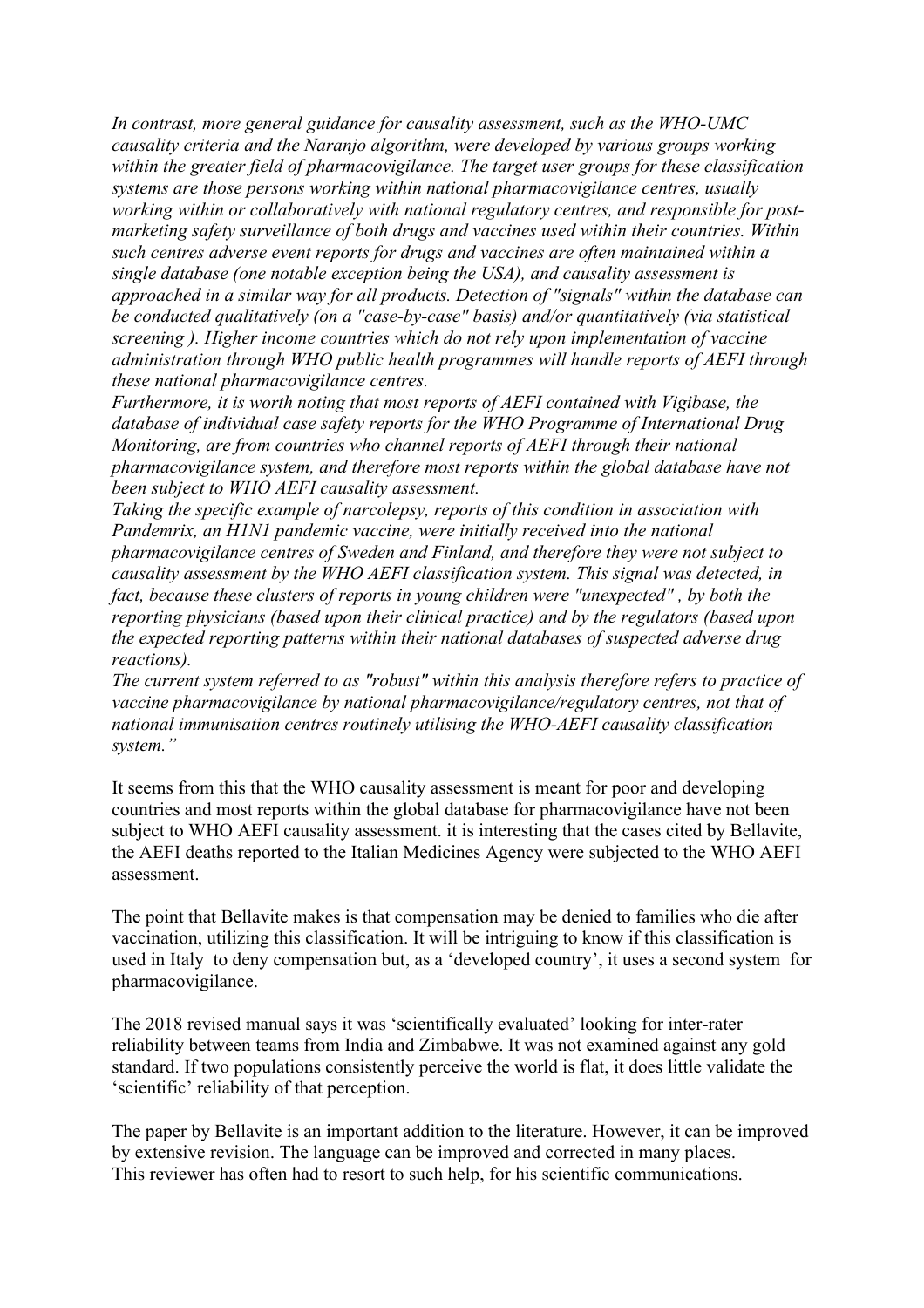1. Introduction: The author writes that AEFI harms a few "unlucky" individuals. The term related to luck put within quotation marks is best deleted in a scientific communication.

2. Page 4 Innate immune response. It is not clear what the author wants to convey about the risk of fever after MMR. He says this is more in children under 35 months compared to children older than 4 years of age.

I am not able to understand what this has to do with the AEFI classification and why this is brought up here.

3. Page 5 The author suggests that some autoimmune disorders may be associated with immunization but it is not specified what changes in the AEFI classification will help to identify the role that vaccines play.

4. The list of genetic disorders listed in Table 1 is useful as a ready-reckoner, but for that, it must be as exhaustive as possible. I am not an expert in this area but the association of AEFI with mitochondrial disorders is one that I recognize is missing from the list (Poling PMID 16566887)

5. Page 7 The text says "It is important to point out vaccines may safely be administered in children with Di George syndrome."

Why is it important to state this? There are a whole host of genetic disorders where vaccines can be administered with impunity. Why has Di Gorge been singled out to be declared as safe

6. Micrbiome - The relevance of the paragraph on the microbiome is also not clear in the context of AEFI classification.

7. Page 8 The first two paragraphs: It is not clear what the author wants to convey and how it relates to the WHO AEFI classification method

8. Page 9 Top paragraph not clear

9. So also Note 3 The Literature (Delete 'Note 3' from the paragraph heading)

The content of this paragraph is not clear

10. Page 10 Second last paragraph The author writes

"The most obvious case of a possible overlap between autism spectrum symptoms and another disease, surely caused by vaccine adjuvants, is the macrophagic myofasciitis."

A little more elaboration would be helpful because macrophagic myofasciitis is a relatively new syndrome associated with vaccine aluminium adjutants and its association with cognitive disorders is known even less.

• **Is the topic of the opinion article discussed accurately in the context of the current literature?**

Partly